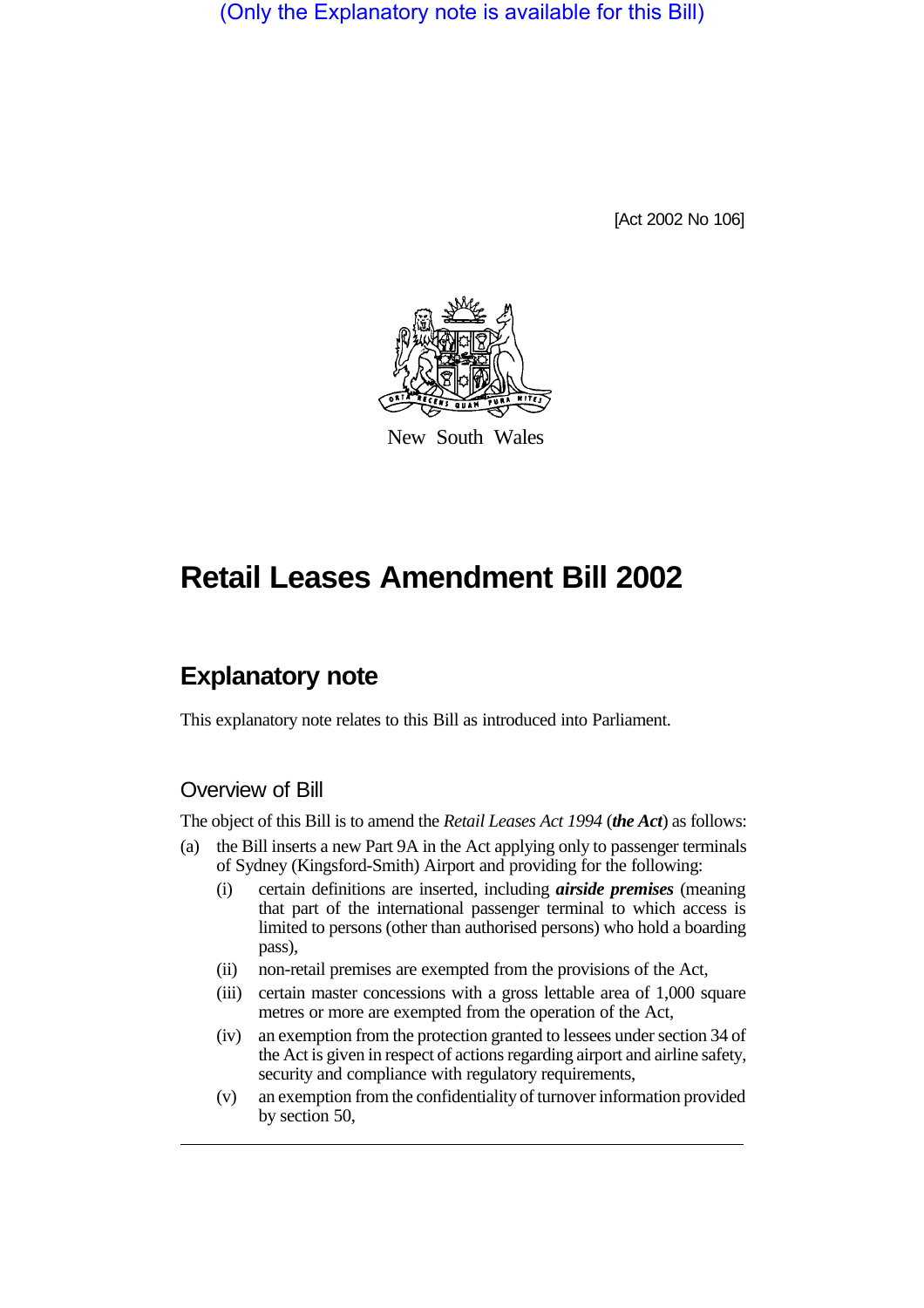Retail Leases Amendment Bill 2002 [Act 2002 No 106]

Explanatory note

- (vi) that a proposed assignee of a retail shop lease of airside premises having inferior skills for competing in the international airport retail market is grounds for the withholding of consent to the assignment of the relevant lease,
- (b) the Bill provides for an extended meaning of *mediation* and *mediator*, for consistency with the use of alternative dispute resolution processes,
- (c) the Bill amends the Act to make it clear that where a lessor is recovering GST as an outgoing from a lessee pursuant to a valid GST recovery clause in a lease, the outgoing is not a non-specific outgoing,
- (d) the Bill amends the Act to remove the requirement that an agreement providing for the payment by or the recovery from a lessee of the amount of any GST payable must comply with the ACCC price exploitation guidelines and also to remove an associated definition.

#### Outline of provisions

**Clause 1** sets out the name (also called the short title) of the proposed Act.

**Clause 2** provides for the commencement of the proposed Act on a day or days to be appointed by proclamation.

**Clause 3** is a formal provision giving effect to the amendments to the *Retail Leases Act 1994* set out in Schedule 1.

### **Schedule 1 Amendment of Retail Leases Act 1994**

**Schedule 1 [2]** omits references to the ACCC price exploitation guidelines from section 22A.

**Schedule 1 [3]** provides that an outgoing on account of GST payable by the lessor in respect of rent payable under a lease is not a non-specific outgoing of the lessor for the purposes of section 30.

**Schedule 1 [6]** amends the definition of *mediation* to include other forms of alternative dispute resolution and provides that a reference to a *mediator* includes a reference to a person carrying out the activities within the definition of *mediation*.

**Schedule 1 [7]** inserts proposed Part 9A, which makes special provision for premises at a passenger terminal at Sydney (Kingsford-Smith) Airport.

Explanatory note page 2